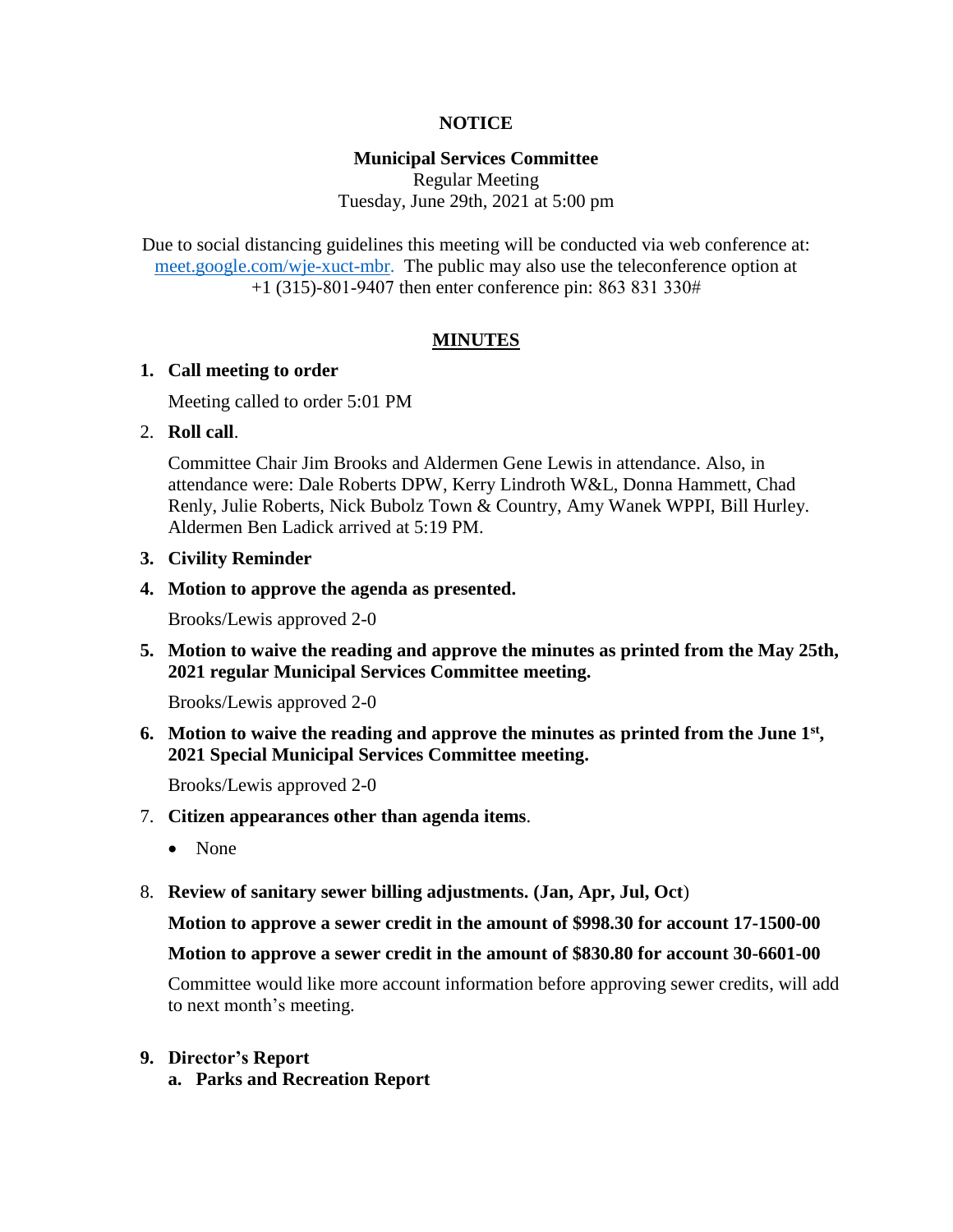Renly stated the Ray and crew have been working on getting the Park ready for the 4<sup>th</sup> of July.

The new 2" water line has been bored in at the upper shelter bathroom. They are looking to tap it tomorrow morning (June  $30<sup>th</sup>$ ), get the plumber in, and depending when Jeremy can get there, hoping to have it up and running by the  $4<sup>th</sup>$ . Brooks asked for pool update: pool is filled, repairs seem to be holding.

# **b. Emergency Action Plan Addition - Load Shedding**

Nothing New

### **c. Water Rate Case (Placeholder)**

There have been emails back and forth, we received an email stating that the PSC has gotten all our answers to the questions. Now we are waiting to hear the PSC decision.

### **d. EPA Water Risk & Resilience Assessment / Emergency Response Plan**

Amy from the DNR came in and did an in-house inspection of our records. Everything went fairly well. Amy wants an updated map of our system; this is something that we have been working on. After the work is done on First and Second streets, we will be sending Amy new maps.

New regulations came through the DNR/EPA asking for our Emergency Response Plan, Nick and Chad have been working on this and everything has been submitted.

# **e. AMI Project (Placeholder)**

(1) Current AMI count remaining- Elec: **0** Water: 263

All the letters were sent and we have gotten a good response from customers so the number of 263 has changed. The PSC is on ok on this Water meter AMI technology change out project.

# **f. Lake Leota Dam Repair Update (Placeholder).**

Cost are being put together for an aesthetic look for the creek wall portion of the dam, they are saying that the cost is going to be high, the engineer from Jewel  $\&$  Assoc. is recommending a plain concrete wall. If we went with the aesthetic route, every block has to be custom made to fit and, in the winter, could pop off, repairs would be costly. Renly is having them come up with a number to present to the Historical Committee.

# **g. Municipal Services building expansion progress report.**

 **Motion to recommend to Common Council the contract with 1848 Construction.**

On page 16, 1848 wanted to be protected, if there was a spike in cost of materials that they could submit the change order. Mark Koepp looked at the contact, and he didn't have any problem with the contact once the language was changed in this section.

Brooks made a motion to recommend the contract with 1848 to Common Council, 2nd by Lewis. Motion Carried 3-0

**Sketchworks Architecture office space design proposal discussion.**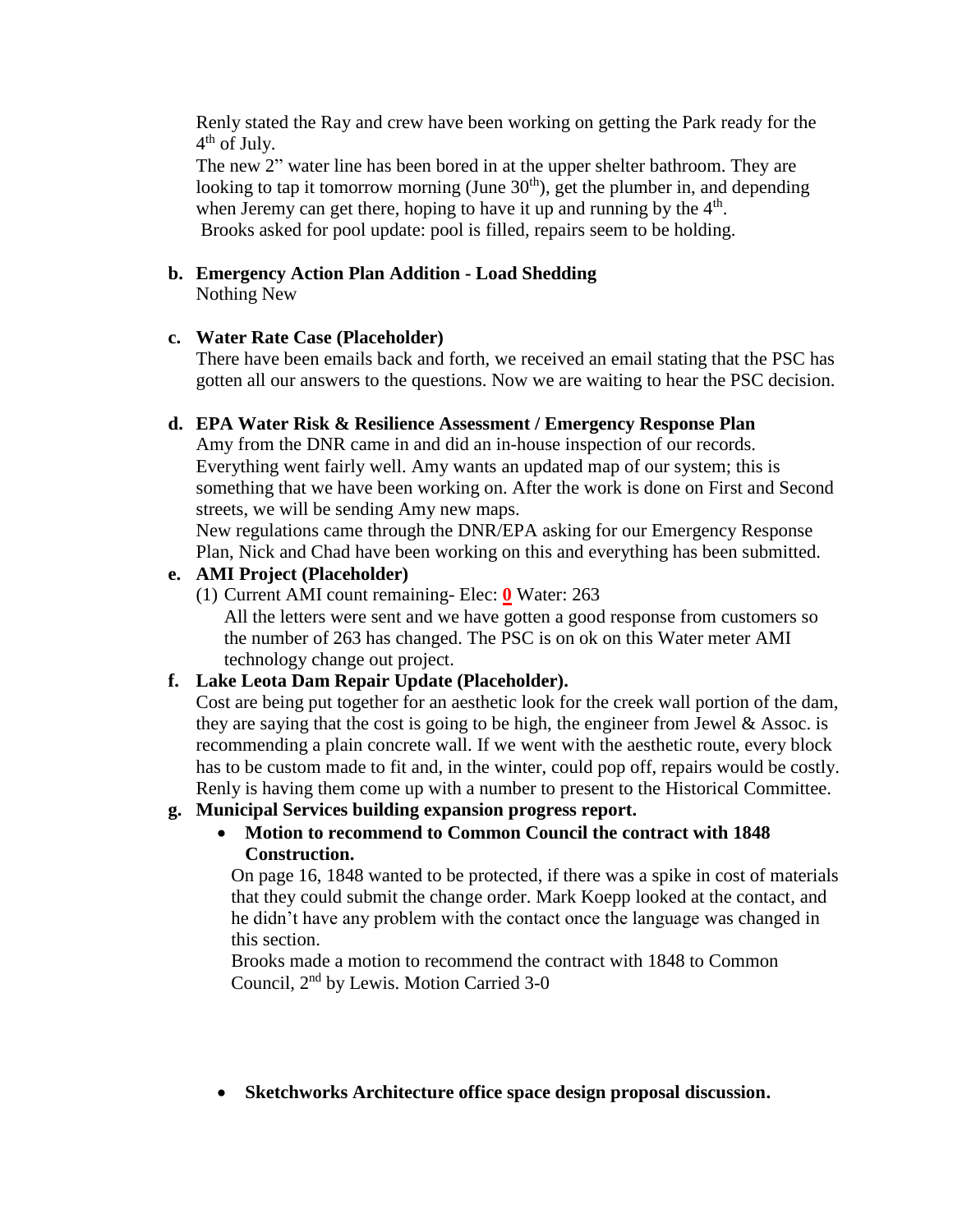### **Additional office space for Utility Clerks staff**.

Bill, Jason and Chad sat down and talked about the possibility of moving the Billing clerks down to the shop. It would be a 20x50 office area. Brooks stated the in light of the financial discussion, we are not ready to spend \$17,000 until we have a handle on what the future on the Municipal Services will be. Project needs to be put off for now.

### **h. Dog Park Fence Update**

The fence is ready to go, Town & Country is going to be surveying a 30 foot off set of the property lines. Should be open by August  $1<sup>st</sup>$ .

#### **i. W&L adjacent property (6936 N Old Hwy 92)**

Renly stated as an fyi that the resident contacted him and let him know that they are open to the possibility of the City purchasing their piece of land.

### **10. City Engineer Report**

# **a. Sub-division / Development Update**

Brian has been working with the developers, kicking that along. Brian's next big task will be reviewing the Dollar General flood plans.

- **b. Inflow and Infiltration Study (Placeholder)** Still waiting for an adequate amount of rain to test the system.
- **c. Roadway construction & other project updates. (Placeholder)**

# **First & Second St Projects**

Progress is being made; they will be bringing in extra crews to help catch up from the recent rain. The crew should be adjacent to the school this week and next will be bring a road crew next week to start reconstructing Second St, and getting it all ready for curb and gutter in the next couple of weeks.

# **Sidewalks**

On Hold, due to the  $4<sup>th</sup>$  of July. Will restart after the holiday.

#### **11. Administrative Staff's Report**

**a. Discussion and motion to recommend to Council approval of the contract with Ehlers Public Finance Advisors for a Stormwater Utility Rate Study.**

Our expenses are out pacing our revenues and it's become a problem, it is impacting the borrowing we are going to be doing. We are unable to do a revenue bonds and our revenues don't meet the coverage requirement for the stormwater part. Ehlers stated that we do need to increase our stormwater rates.

Ladick made a motion to recommend to Council to approve the contract with Elhers Public Finance Advisors for Stormwater Rate Study,  $2<sup>nd</sup>$  by Lewis. Motion carries 3-0

- **b. Non-Collectable Utility Accounts Review (Placeholder)**  Non-Collectables are down from April to present.
- **c. West Side Park Progress (Placeholder)** Nothing new

#### 12. WPPI

**a. Amy Wanek – ESR Report** Amy has received 2 new solar applications